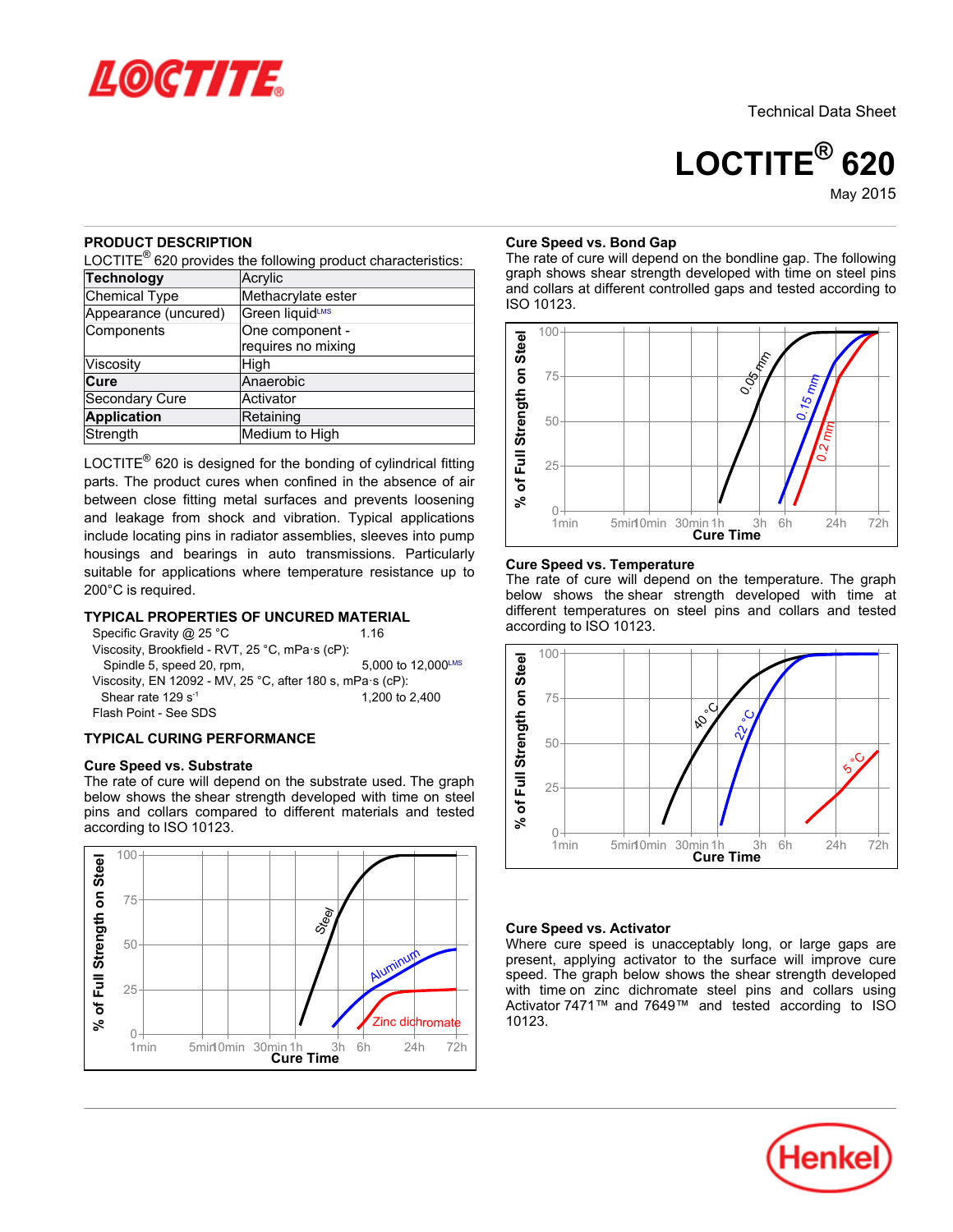

## **TYPICAL PROPERTIES OF CURED MATERIAL**

#### **Physical Properties**:

| Coefficient of Thermal Expansion,<br>ISO 11359-2. K <sup>-1</sup> | $80 \times 10^{-6}$ |
|-------------------------------------------------------------------|---------------------|
| Coefficient of Thermal Conductivity, ISO 8302,<br>$W/(m \cdot K)$ | 0 1                 |
| Specific Heat, kJ/(kg·K)                                          | 0.3                 |
| Elongation, at break, ISO 37, %                                   | <1                  |

# **TYPICAL PERFORMANCE OF CURED MATERIAL**

# **Adhesive Properties**

| After 24 hours @ 22 $^{\circ}$ C       |                            |                         |
|----------------------------------------|----------------------------|-------------------------|
| Compressive Shear Strength, ISO 10123: |                            |                         |
| Steel pins and collars                 | N/mm <sup>2</sup><br>(psi) | $>17.2$ LMS<br>(2, 495) |

Cured for 24 hours @ 22 °C, followed by 24 hours @ 177 °C, tested @ 22 °C

Compressive Shear Strength, ISO 10123:

| Steel pins and collars |       | $N/mm^2$ $\geq$ 24 1 <sup>LMS</sup> |
|------------------------|-------|-------------------------------------|
|                        | (psi) | (3, 495)                            |

## **TYPICAL ENVIRONMENTAL RESISTANCE**

Cured for 1 week @ 22 °C Compressive Shear Strength, ISO 10123: Steel pins and collars

## **Hot Strength**



**Heat Aging** Aged at temperature indicated and tested @ 22 °C



### **Chemical/Solvent Resistance**

Aged under conditions indicated and tested @ 22 °C.

|                         |     | % of initial strength |       |       |
|-------------------------|-----|-----------------------|-------|-------|
| Environment             | °C  | 100 h                 | 500 h | 1000h |
| Motor oil (MIL-L-46152) | 125 | 100                   | 100   | 100   |
| Unleaded Petrol         | 22  | 95                    | 95    | 95    |
| <b>Brake fluid</b>      | 22  | 100                   | 100   | 100   |
| Water/glycol 50/50      | 87  | 95                    | 80    | 80    |
| Ethanol                 | 22  | 100                   | 100   | 75    |
| Acetone                 | 22  | 95                    | 95    | 95    |

## **GENERAL INFORMATION**

**This product is not recommended for use in pure oxygen and/or oxygen rich systems and should not be selected as a sealant for chlorine or other strong oxidizing materials.**

### **For safe handling information on this product, consult the Safety Data Sheet (SDS).**

Where aqueous washing systems are used to clean the surfaces before bonding, it is important to check for compatibility of the washing solution with the adhesive. In some cases these aqueous washes can affect the cure and performance of the adhesive.

This product is not normally recommended for use on plastics (particularly thermoplastic materials where stress cracking of the plastic could result). Users are recommended to confirm compatibility of the product with such substrates.

## **Directions for use:**

## **For Assembly**

- 1. For best results, clean all surfaces (external and internal) with a LOCTITE $^{\circledR}$  cleaning solvent and allow to dry.
- 2. If the material is an inactive metal or the cure speed is too slow. spray with Activator  $7471^m$  or too slow, spray with Activator 7471™ or 7649™ and allow to dry.
- 3. Shake the product thoroughly before use.
- 4. **For Slip Fitted Assemblies**, apply adhesive around the leading edge of the pin and the inside of the collar and use a rotating motion during assembly to ensure good coverage.